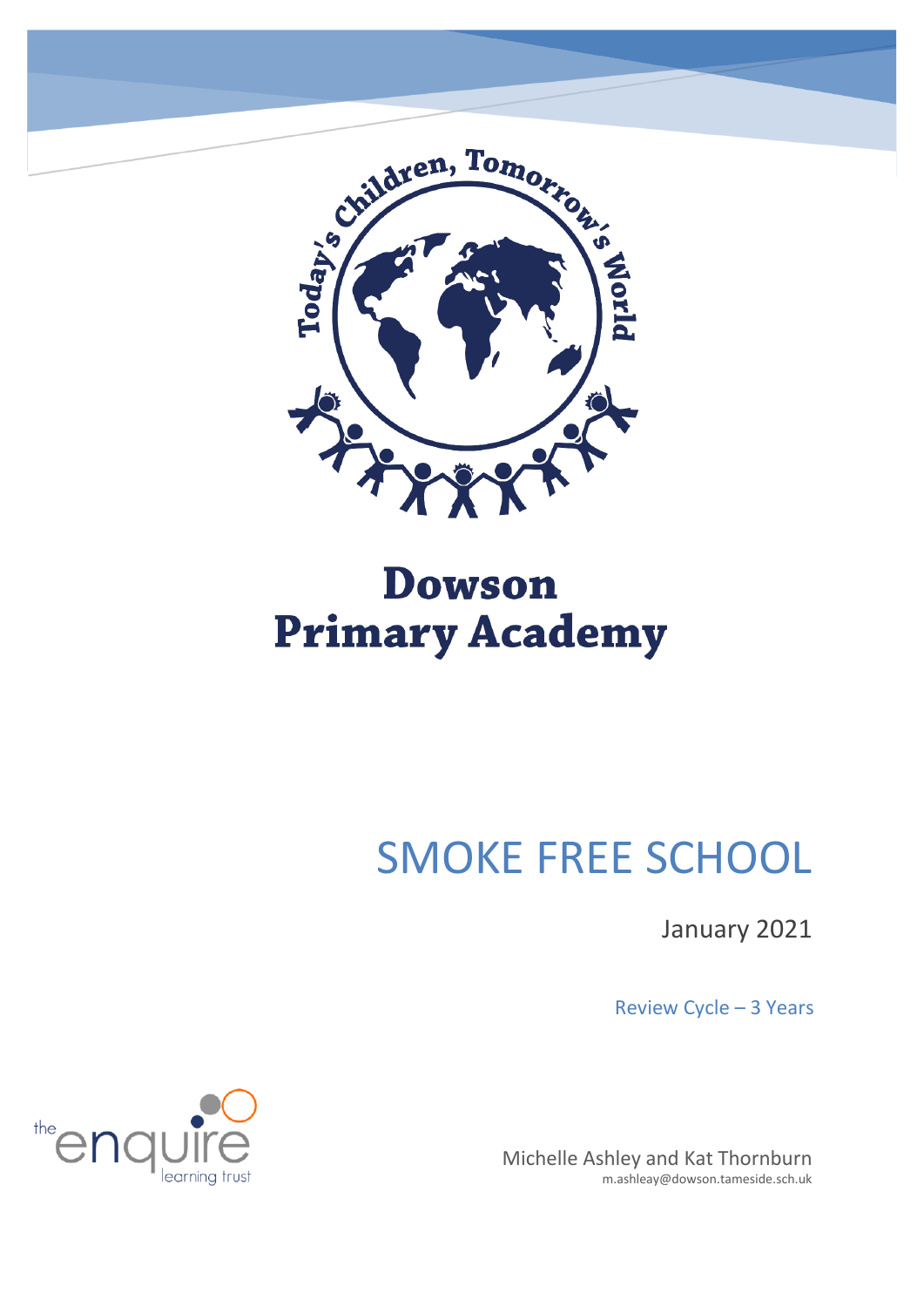

### **SMOKEFREE SCHOOL POLICY**

Dowson Primary Academy is committed to providing a safe and healthy environment.

We recognise that children and young people, staff and visitors have the right to breathe Smokefree air in and around the school. We acknowledge that exposure to second-hand smoke, also known as passive smoking, increases the risk of lung cancer, heart disease and other illnesses. We know that smoking is a habit of childhood and that is why we are committed to creating a Smokefree environment and developing children and young people's knowledge, attitudes and skills in positive decision making around smoking.

#### **Aims**

- Protect the right of children and young people, staff, parents and visitors to not be exposed to second-hand smoke.
- Improve the health of children and young people, teachers and support staff.
- Educate young people on the harms associated with smoking.
- Provide encouragement and support to smokers who wish to give up smoking.
- Reduce smoking litter around the venue.
- Be a healthy role model within the local community.

#### **Objectives**

- We will provide a Smokefree environment.
- We will ensure that tobacco education is part of the PSHE curriculum.
- We will adopt and support interventions to prevent the uptake of smoking amongst children and young people, staff, parents/guardians and members of the wider community.
- We will promote Be Well Tameside to adults who need support to quit smoking.
- We will ensure that all staff promote healthy lifestyles with a positive attitude.
- We will ensure staff have the knowledge and understanding of policies, procedures and agreed practice to support the implementation of the Smokefree policy.
- We will ensure that this policy is applied when children/young people are taken off site.

#### **Rationale**

- All members of the community have the right to work and learn in a Smokefree environment.
- Exposure to second-hand smoke increases the risk of lung cancer, heart disease and other illnesses.
- Exposure to role models who smoke, normalises smoking behaviour, this can have a significant negative impact on the Smokefree message.
- Smoking is the biggest cause of preventable death in Greater Manchester. 4,500 people die from smoking in Greater Manchester every year - that's 13 people a day.
- Two thirds of smokers start before the age of 18.
- 40% start smoking regularly before the age of 16.
- Those who start smoking before the age of 16 are twice as likely to continue to smoke compared to those who begin later in life, they are more likely to be heavier smokers.
- •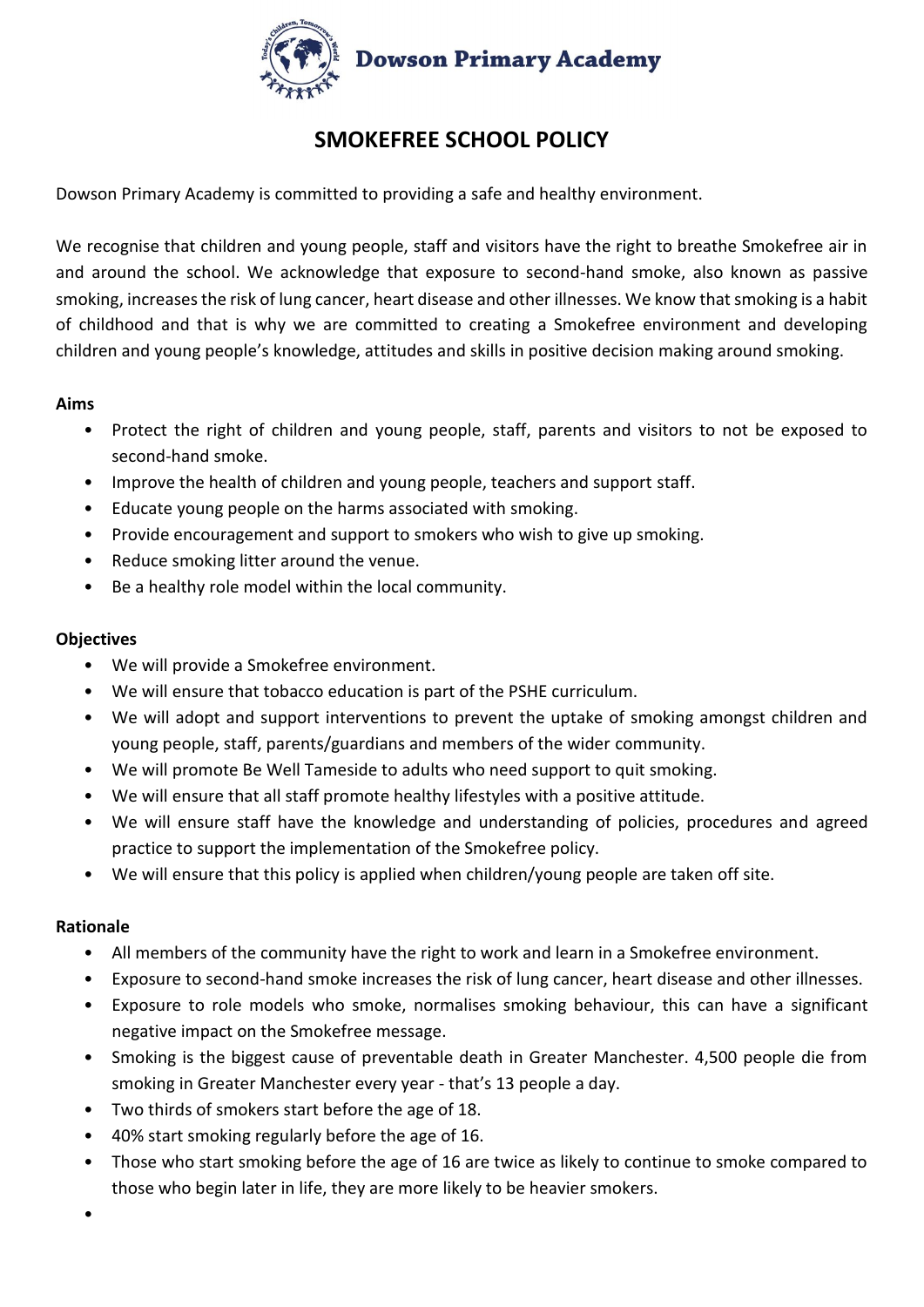

• The earlier children become regular smokers, the greater their risk of developing life-threatening conditions, such as lung cancer or heart disease if they continue smoking into adulthood.

A Smokefree space provides positive health promotion for children and young people, contributing to the development of children and young people for life.

#### **Providing a Smokefree Environment (Procedure)**

This policy applies to students, staff, parents/carers, members of the public, contractors or others working / using the premises or vehicles and all vehicles used to transport students.

Smoking is not permitted in any part of the premises and grounds including the school gates, car parks, footpaths, playgrounds, playing fields etc.

Staff and visitors who smoke will need to do so outside of the premises. There are no designated smoking areas provided within the building or grounds.

The policy applies to all events / activities held on the premises, any meetings organised which are attended by employees as part of their work and/or visitors to such meetings/events.

Suitable posters, displays and signage will be displayed in areas to create a positive visual message which supports a Smokefree environment.

Smoking is not permitted in any owned/hired/leased vehicles, as well as private vehicles when used for carrying students or staff on business. Please note: this is a statutory requirement.

Schools also have a duty to reinforce the smoking legislation on buses used for pupil transport.

This policy applies when students are taken off site on excursions/ visits/ trips. Staff and accompanying helpers will be reminded that smoking is not permitted when on duty/ looking after students.

We also ask that parents/carers do not smoke on pavements near school when they are in view of the children either from the playground or classrooms or whilst they are coming to and leaving from school.

#### **Smoking prevention activities (Procedure)**

Employees are not permitted to smoke in the view of children and young people. Employees who do smoke will be asked to ensure they cannot be seen smoking by students (even if it is off the grounds).

Tobacco education is part of the PSHE curriculum (including the health effects, legal, economic and social aspects of tobacco use) which may be delivered across the curriculum. The school supports tobacco education through the transition phase from primary to secondary school.